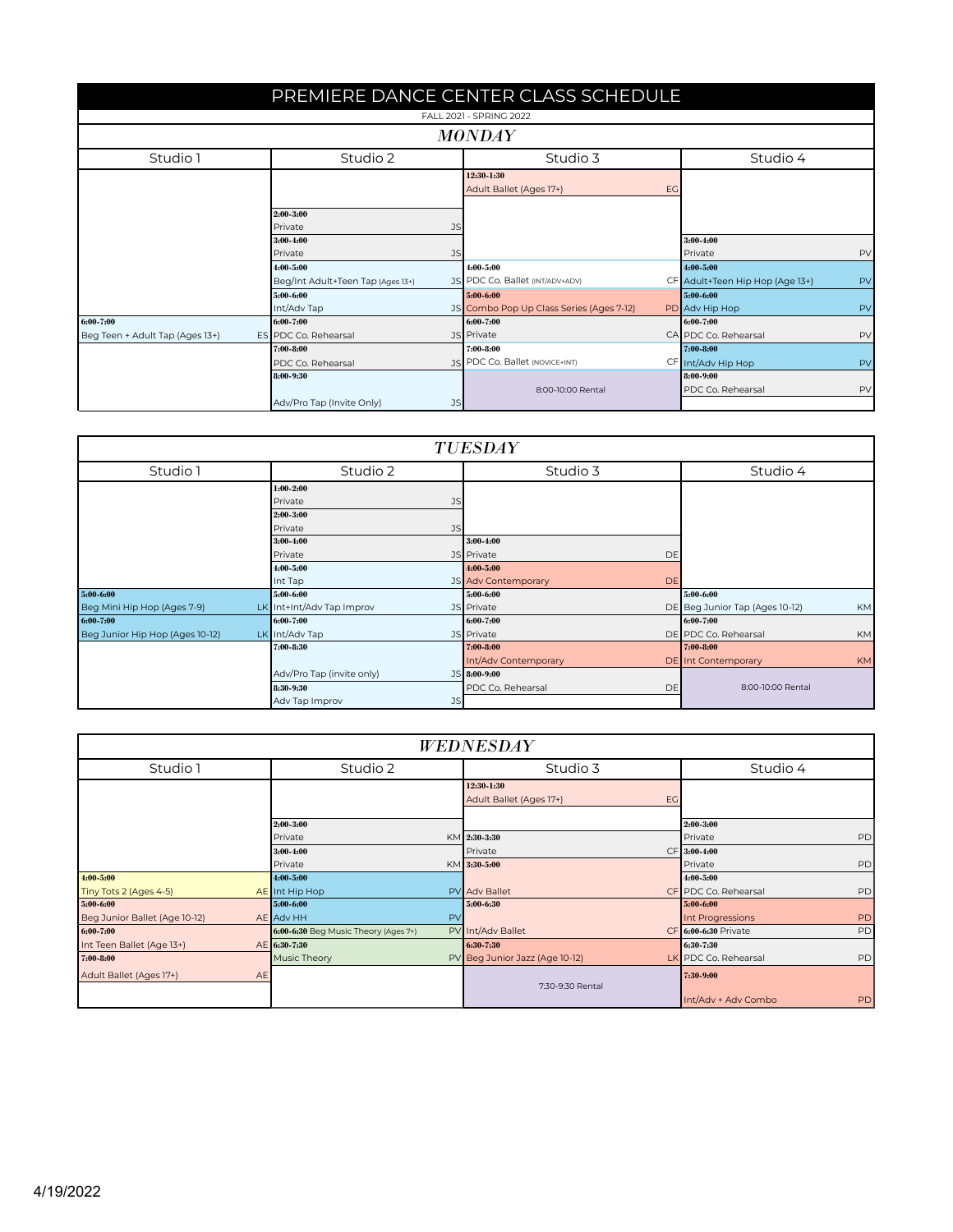| <b>THURSDAY</b>                      |                                |                         |                                               |  |
|--------------------------------------|--------------------------------|-------------------------|-----------------------------------------------|--|
| Studio 1                             | Studio 2                       | Studio 3                | Studio 4                                      |  |
| $3:00-4:00$                          |                                |                         |                                               |  |
| Private<br>DE                        |                                | 3:30-5:00               |                                               |  |
| 4:00-5:00                            | $4:00 - 5:00$                  |                         | 4:00-5:00                                     |  |
| Private                              | DE Int/Adv Progressions        | <b>PD</b> Adv Ballet    | AE Int Jazz<br><b>KK</b>                      |  |
| 5:00-6:00                            |                                | 5:00-6:00               | 5:00-6:30                                     |  |
| <b>PD</b><br>Beg Mini Tap (Ages 7-9) |                                | Int Ballet<br><b>AE</b> |                                               |  |
|                                      | 6:00-7:00                      | 6:00-7:30               | Int/Adv + Adv Jazz (last 30 Adv)<br><b>KK</b> |  |
| 6:30-7:30                            | PDC Co. Rehearsal<br><b>DE</b> |                         | 6:30 7:30                                     |  |
| Beg Teen Jazz (Ages 13+)             | KK 7:00-7:30 Private           | DE Int/Adv Ballet       | AE Adv Progressions<br>PD                     |  |
| 7:30-8:30 Rental                     |                                | 7:30-8:30               | 7:30 8:30                                     |  |
|                                      | 7:30-9:00 Rental               | Company                 | C/P/D/K Beg Teen Ballet (Ages 13+)<br>AE      |  |
| 8:30-9:30                            |                                | 8:30-9:30               | 8:30-9:30                                     |  |
| Private<br>BJ                        |                                | Private                 | KK Beg Teen Contemp. (Ages 13+)<br>DE         |  |

| <b>FRIDAY</b>              |                                       |                               |                            |
|----------------------------|---------------------------------------|-------------------------------|----------------------------|
| Studio 1                   | Studio 2                              | Studio 3                      | Studio 4                   |
|                            |                                       | 10:00-11:00                   |                            |
|                            |                                       | Adult Ballet (Ages 17+)<br>EG |                            |
|                            |                                       |                               |                            |
|                            | $3:00 - 4:00$<br><b>DE</b><br>Private |                               |                            |
|                            | $4:00 - 5:00$                         | 4:00-5:00                     | $4:00 - 5:00$              |
|                            | PDC Co. Rehearsal                     | <b>KK</b> Improv              | KM PDC Co. Rehearsal<br>AG |
| 5:00-6:00                  | 5:00-6:00                             | 5:00-6:00                     | 5:00-6:00                  |
| Beg Acro (Age 6+)          | PD Private                            | KK Int/Adv Acro (Age 7+)      | KM<br>DE Private           |
| 6:00-7:00                  | 6:00-7:00                             | $6:00 - 7:00$                 | 6:00-7:00                  |
| Beg Mini Ballet (Age 7-9)  | CF/PD Private                         | KK Int Acro (Age 6+)          | DE Private<br>KM           |
| 7:00-8:00                  | 7:00-8:00                             | 7:00-8:00                     | 7:00-8:00                  |
| Int Ballet                 | CF/PD Private                         | DE PDC Co. Rehearsal          | KK/CF Private<br><b>KM</b> |
| 8:00-9:00                  | 8:00-9:00 Rental                      | 8:00-9:00                     |                            |
| CF/PD<br>PDC Co. Rehearsal |                                       | KK/DE<br>PDC Co. Rehearsal    |                            |
|                            |                                       |                               | 9:00-10:00 Rental          |

| <b>SATURDAY</b>                                     |                                                             |                                   |                                             |
|-----------------------------------------------------|-------------------------------------------------------------|-----------------------------------|---------------------------------------------|
| Studio 1                                            | Studio 2                                                    | Studio 3                          | Studio 4                                    |
|                                                     |                                                             | 9:00-3:00                         |                                             |
| 10:00-11:00<br>Tiny Tots 1 (Ages 2-3)               | HO                                                          |                                   | 8:30-1:00 Rental                            |
| 11:00 12:00<br>Tiny Tots 2 (Ages 4-5)<br>12:00-1:00 | 11:00-12:00<br><b>HO</b> Private<br><b>JS</b><br>12:00-1:00 | Privates (every other week)       |                                             |
| Tiny Jazz/Lyrical (Ages 5-6)<br>$1:00 - 2:00$       | HO Int Tap<br><b>JS</b><br>$1:00 - 2:00$                    |                                   | $1:00 - 2:00$                               |
| Tiny Ballet (Ages 5-6)<br>2:00-3:00                 | HO PDC Co. Rehearsal<br><b>JS</b><br>2:00-3:00              |                                   | PD<br>Private<br>$2:00 - 3:00$              |
| Beg Mini Jazz (Ages 7-9)<br>3:00-4:00               | JJ Private<br>JS<br>$3:00 - 4:00$                           | 3:00-4:00                         | KK PDC Co. Rehearsal<br>CA<br>$3:00 - 4:00$ |
| Tiny Tappers (Ages 5-6)<br>4:00-5:00                | JJ Private<br>$4:00 - 5:00$                                 | JS Private<br>4:00-5:00           | PD Private<br>KM<br>4:00-5:00               |
| Tiny Tumblers & Hip Hop (Ages 5-6)<br>5:00-7:00     | JJ Private<br>5:00-6:00                                     | JS PDC Co. Rehearsal<br>5:00-6:00 | CA Private<br>AE<br>5:00-6:00               |
|                                                     | Private<br>6:00-7:00                                        | JS Private                        | PD Private<br>KM<br>6:00-7:00               |
| Private                                             | AE Private<br><b>JS</b><br>7:00-9:00                        | 6:00-8:00 Rental                  | Private<br>KM                               |
|                                                     | <b>ATP</b><br>JS                                            |                                   |                                             |